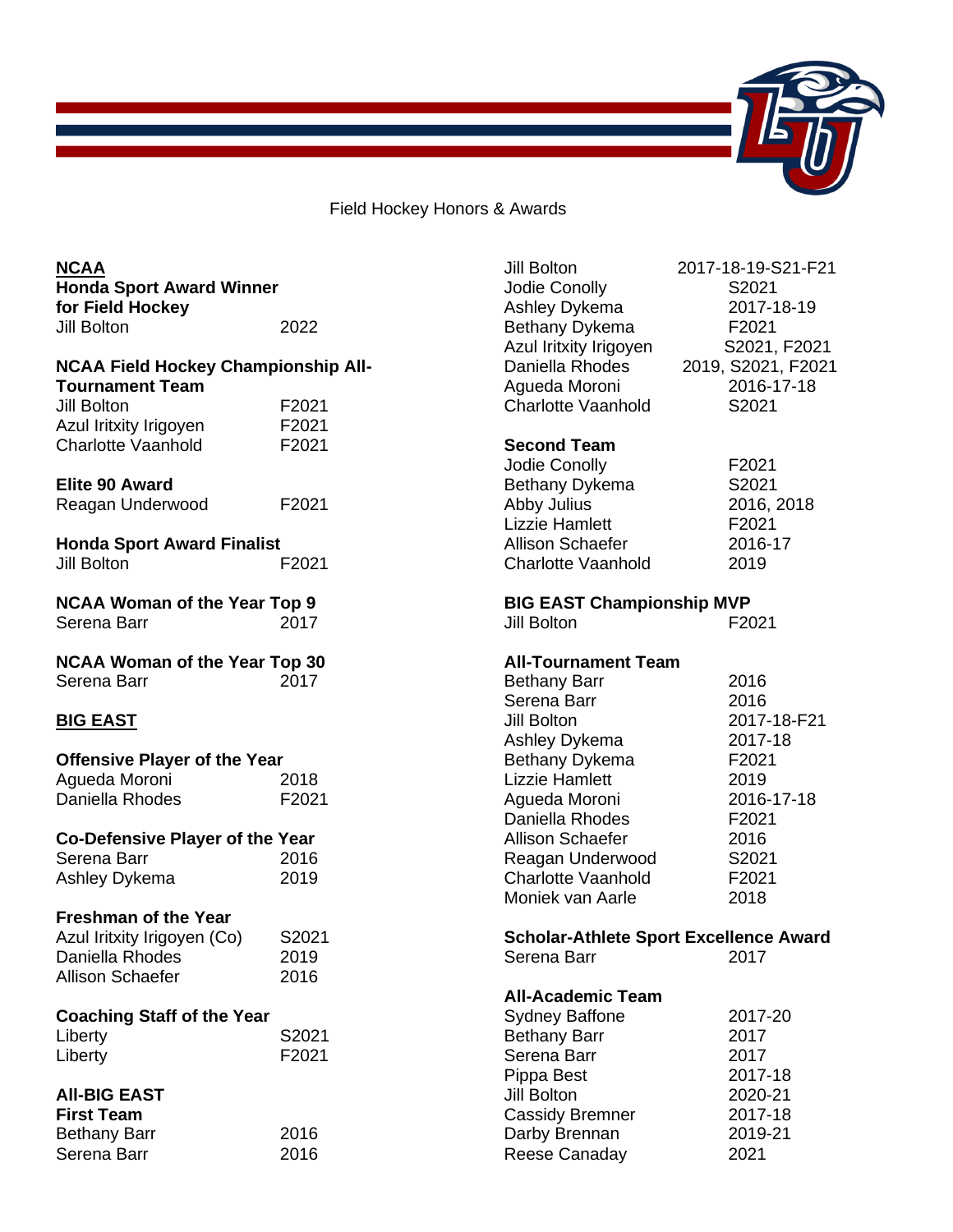| Jodie Conolly                       | 2021         |
|-------------------------------------|--------------|
| <b>Julie Daels</b>                  | 2021         |
| Ashley Dykema                       | 2018-21      |
| Bethany Dykema                      | 2020-21      |
| <b>Emily Dykema</b>                 | 2020         |
| Mallory Fortenbaugh                 | 2017-20      |
| <b>Merich Frizzell</b>              | 2017-20      |
| <b>Bridget Gallagher</b>            | 2020-21      |
| Carolyn Haase                       | 2018, 2021   |
| <b>Lizzie Hamlett</b>               | 2019, 2021   |
| Monica Hernick                      | 2018         |
| Lexi Hosler                         | 2021         |
| <b>Maddie Hosler</b>                | 2019-21      |
| Kendra Jones                        | 2017-21      |
| Abby Julius                         | 2019         |
| Alivia Klopp                        | 2019         |
| Jenny Kurlej                        | 2017-18      |
| Carrie Logie                        | 2017         |
| <b>Kennedy Luke</b>                 | 2018-21      |
| Sophie McDonald                     | 2019         |
| Santia McLaughlin                   | 2020-21      |
| Agueda Moroni                       | 2017-18      |
| Victoria O'Keeffe                   | 2018-19      |
| <b>Alexis Paone</b>                 | 2018-21      |
| <b>Summer Parker</b>                | 2017-18      |
| <b>Lindsay Pratt</b>                | 2017-19      |
| Daniella Rhodes                     | 2021         |
| Alynn Richardson                    | 2017-18      |
| <b>Zosia Roberts</b>                | 2017-18      |
| Annika Roberts                      | 2017-20      |
| <b>Allison Schaefer</b>             | 2017-20      |
| <b>Kira Short</b>                   | 2019         |
| <b>Rachel Suter</b>                 | 2018         |
| Mackinzie Thompson                  | 2020-21      |
| Reagan Underwood                    | 2021         |
| Charlotte Vaanhold                  | 2019-21      |
| Moniek van Aarle                    | 2018         |
| <b>Maddie Vicars</b>                | 2021         |
| <b>Greer Wilson</b>                 | 2018         |
| <u>VaSID</u>                        |              |
| <b>Offensive Player of the Year</b> |              |
| <b>Jill Bolton</b>                  | S2021, F2021 |
| Agueda Moroni                       | 2018         |
|                                     |              |
| Defensive Player of the Year        |              |

| Defensive Player of the Year<br>Azul Iritxity Irigoyen           | S2021            |
|------------------------------------------------------------------|------------------|
| <b>Coach of the Year</b><br>Jodi Murphy<br>Nikki Parsley-Blocker | 2013-14<br>F2021 |
| Rookie of the Year                                               |                  |

Daniella Rhodes 2019

| <b>Co-Rookie of the Year</b><br>Azul Iritxity Irigoyen<br><b>Allison Schaefer</b>                                                                                                                                                                                            | S2021<br>2016                                                                                                                                      |
|------------------------------------------------------------------------------------------------------------------------------------------------------------------------------------------------------------------------------------------------------------------------------|----------------------------------------------------------------------------------------------------------------------------------------------------|
| <b>All-State</b><br><b>First Team</b><br><b>Natalie Barr</b><br>Serena Barr<br><b>Jill Bolton</b><br>Jodie Conolly<br>Ashley Dykema<br>Bethany Dykema<br>Sarah Gipe<br><b>Lizzie Hamlett</b><br>Azul Iritxity Irigoyen<br>Ashlee Krulock<br>Agueda Moroni<br>Daniella Rhodes | 2012-13, 2015<br>2013-14, 2016<br>2018-19-S21-F21<br>S2021<br>2018-19<br>F2021<br>2014<br>F2021<br>S2021, F2021<br>2015<br>2017-18<br>2019-S21-F21 |
| <b>Second Team</b><br><b>Bethany Barr</b><br>Serena Barr<br>Jill Bolton<br>Jodie Conolly`<br><b>Helen Doolittle</b><br>Ashley Dykema<br>Bethany Dykema<br>Sarah Gipe<br>Ann Jefferis<br>Hannah Jones<br>Ashlee Krulock<br>Agueda Moroni<br><b>Charlotte Vaanhold</b>         | 2015, 2016<br>2015<br>2017<br>F2021<br>2011<br>2017<br>S2021<br>2012<br>2013<br>2013<br>2014<br>2016<br>S2021, F2021                               |
| <b>Academic All-State Team</b><br>Serena Barr<br><b>Helen Doolittle</b><br>Annika Roberts<br><b>Allison Schaefer</b>                                                                                                                                                         | 2017<br>2013<br>2019<br>2020                                                                                                                       |
| <b>NFHCA</b>                                                                                                                                                                                                                                                                 |                                                                                                                                                    |
| <b>National Player of the Year</b><br><b>Jill Bolton</b>                                                                                                                                                                                                                     | F2021                                                                                                                                              |
| <b>Player of the Year (South Region)</b><br><b>Jill Bolton</b>                                                                                                                                                                                                               | F2021                                                                                                                                              |
| <b>Coaching Staff of the Year (South</b><br><b>Region)</b><br>Liberty                                                                                                                                                                                                        | F2021                                                                                                                                              |
| <b>Coach of the Year (South Region)</b><br>Jodi Murphy                                                                                                                                                                                                                       | 2014                                                                                                                                               |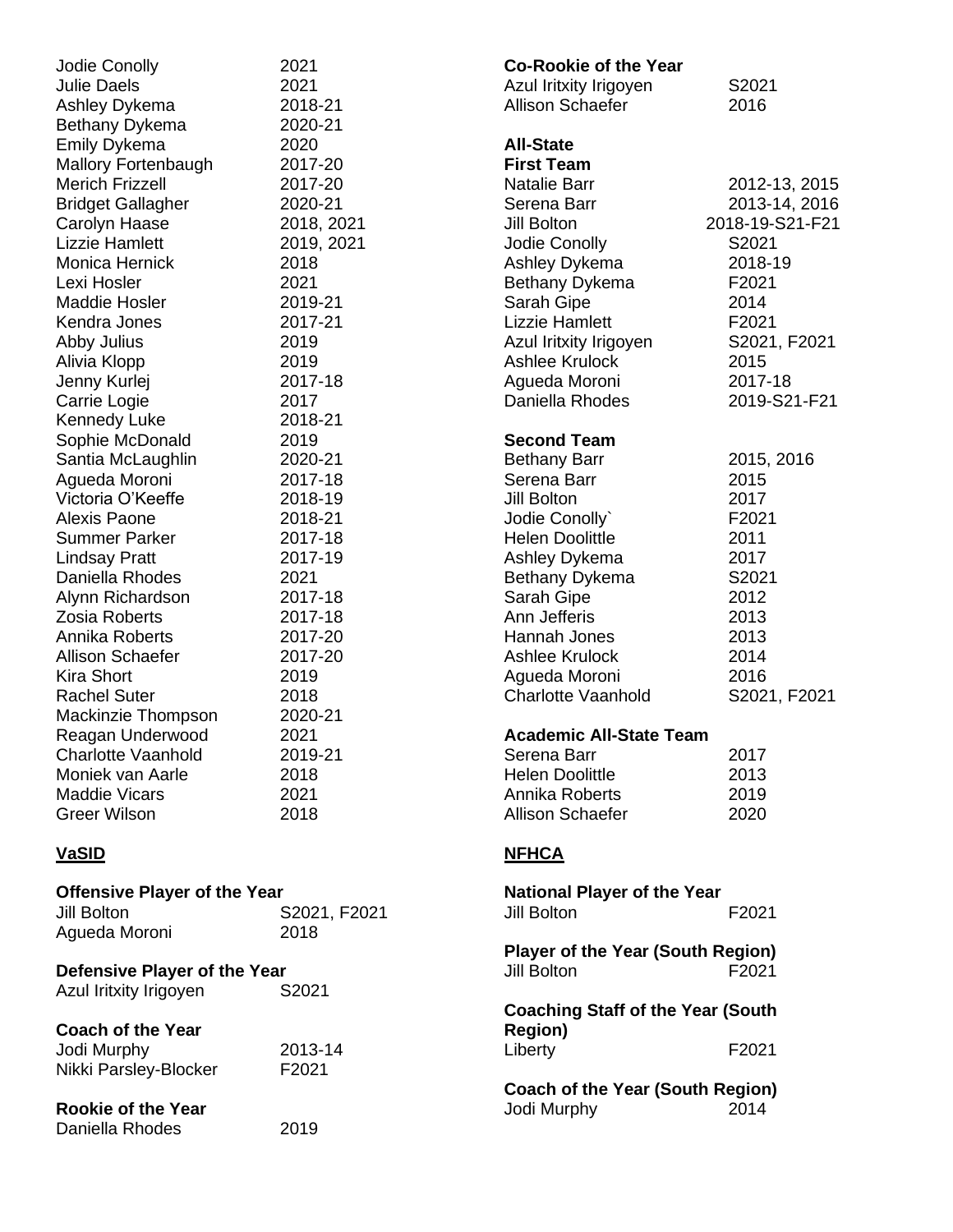| <b>All-American</b><br><b>First Team</b><br>Jill Bolton<br>Azul Iritxity Irigoyen<br>Agueda Moroni | S2021, F2021<br>F2021<br>2018 | Alex Hibbs<br>Lexi Hosler<br>Jenny Kurlej<br>Ellie Livingston<br>Alexis Paone | 2012-13<br>2020<br>2016<br>2021<br>2017 |
|----------------------------------------------------------------------------------------------------|-------------------------------|-------------------------------------------------------------------------------|-----------------------------------------|
| <b>Second Team</b>                                                                                 |                               | Alynn Richardson<br>Annika Roberts                                            | 2014<br>2016-17-18                      |
| Serena Barr                                                                                        | 2016                          | <b>Allison Schaefer</b>                                                       | 2019                                    |
| Ashley Dykema                                                                                      | 2019                          | <b>Kira Short</b>                                                             | 2018-19                                 |
| Agueda Moroni                                                                                      | 2017                          | Reagan Underwood                                                              | 2020-21                                 |
| Daniella Rhodes                                                                                    | F2021                         | <b>Maddie Vicars</b>                                                          | 2020-21                                 |
| <b>Third Team</b>                                                                                  |                               | <b>National Academic Squad</b>                                                |                                         |
| <b>Natalie Barr</b>                                                                                | 2015                          | <b>Jackie Albert</b>                                                          | 2013                                    |
| Jill Bolton                                                                                        | 2019                          | <b>Sydney Baffone</b>                                                         | 2016                                    |
|                                                                                                    |                               | Darby Brennan                                                                 | 2018-19-20                              |
| <b>All-Region (South)</b><br><b>First Team</b>                                                     |                               | Nicole Buckley<br><b>Bethany Barr</b>                                         | 2019<br>2013-16                         |
| <b>Bethany Barr</b>                                                                                | 2016                          | <b>Natalie Barr</b>                                                           | 2012-15                                 |
| <b>Natalie Barr</b>                                                                                | 2013, 2015                    | Serena Barr                                                                   | 2013-16                                 |
| Serena Barr                                                                                        | 2016                          | <b>Erin Bartley</b>                                                           | 2012-15                                 |
| Jill Bolton                                                                                        | 2019, S2021, F2021            | Abby Batdorf                                                                  | 2011-12, 2014                           |
| Ashley Dykema                                                                                      | 2019                          | Pippa Best                                                                    | 2015-17                                 |
| Bethany Dykema                                                                                     | F2021                         | Jill Bolton                                                                   | 2021                                    |
| Azul Iritxity Irigoyen                                                                             | F2021                         | <b>Cassidy Bremner</b>                                                        | 2014, 2016-17                           |
| Agueda Moroni                                                                                      | 2017-18                       | Olivia Carroll                                                                | 2013-15                                 |
| Daniella Rhodes                                                                                    | 2019, S2021, F2021            | Elly Chipman                                                                  | 2012                                    |
|                                                                                                    |                               | Martu Cian                                                                    | 2021                                    |
| <b>Second Team</b>                                                                                 |                               | Jodie Conolly                                                                 | 2020-21                                 |
| <b>Bethany Barr</b>                                                                                | 2014-15                       | Rachel Couch                                                                  | 2011                                    |
| <b>Natalie Barr</b>                                                                                | 2012                          | Mercedes Cox                                                                  | 2012-14                                 |
| Serena Barr                                                                                        | 2014-15                       | <b>Mallory Cuccio</b>                                                         | 2012-15                                 |
| Jill Bolton<br>Jodie Conolly                                                                       | 2017-18                       | <b>Julie Daels</b>                                                            | 2020                                    |
| Ashley Dykema                                                                                      | S2021, F2021<br>2018          | Sara Beth Davis<br>Morgan DeMann                                              | 2015<br>2011-12                         |
| Bethany Dykema                                                                                     | S2021                         | Erin Dombach                                                                  | 2012-15                                 |
| Sarah Gipe                                                                                         | 2014                          | <b>Helen Doolittle</b>                                                        | 2011-14                                 |
| Lizzie Hamlett                                                                                     | F2021                         | Ashley Dykema                                                                 | 2017-18-19-20-21                        |
| Ann Jefferis                                                                                       | 2011, 2013                    | Bethany Dykema                                                                | 2019-20-21                              |
| Agueda Moroni                                                                                      | 2016                          | Emily Dykema                                                                  | 2020-21                                 |
| <b>Ashlee Krulock</b>                                                                              | 2015                          | <b>Mallory Fortenbaugh</b>                                                    | 2016-17-18-19                           |
| <b>Charlotte Vaanhold</b>                                                                          | S2021                         | <b>Merich Frizzell</b>                                                        | 2016-17-18-19                           |
|                                                                                                    |                               | <b>Bridget Gallagher</b>                                                      | 2019-20-21                              |
| <b>Division I National Scholar Athlete</b>                                                         |                               | Sarah Gipe                                                                    | 2012-15                                 |
| Serena Barr                                                                                        | 2016                          | Hannah Goldsborough                                                           | 2012                                    |
|                                                                                                    |                               | Carolyn Haase                                                                 | 2017                                    |
| <b>Scholars of Distinction</b>                                                                     |                               | <b>Lizzie Hamlett</b>                                                         | 2018, 2021                              |
| <b>Bethany Barr</b>                                                                                | 2014, 2016                    | <b>Lindsey Hanks</b>                                                          | 2011-12, 2014                           |
| <b>Natalie Barr</b><br>Serena Barr                                                                 | 2015                          | Lexi Hosler<br><b>Maddie Hosler</b>                                           | 2020-21                                 |
|                                                                                                    | 2013-16<br>2012               | <b>Alex Hibbs</b>                                                             | 2018-19-20-21<br>2011-13                |
| <b>Erin Bartley</b><br>Olivia Carroll                                                              | 2013-15                       | Ann Jefferis                                                                  | 2012-13                                 |
| Erin Dombach                                                                                       | 2014-15                       | Megan Johnson                                                                 | 2011-12, 2014                           |
| <b>Helen Doolittle</b>                                                                             | 2012-14                       | Hannah Jones                                                                  | 2012-15                                 |
| Ashley Dykema                                                                                      | 2021                          | Kendra Jones                                                                  | 2016-17-18-19-20-21                     |
| Carolyn Haase                                                                                      | 2017                          | Jordyn Keller                                                                 | 2017                                    |